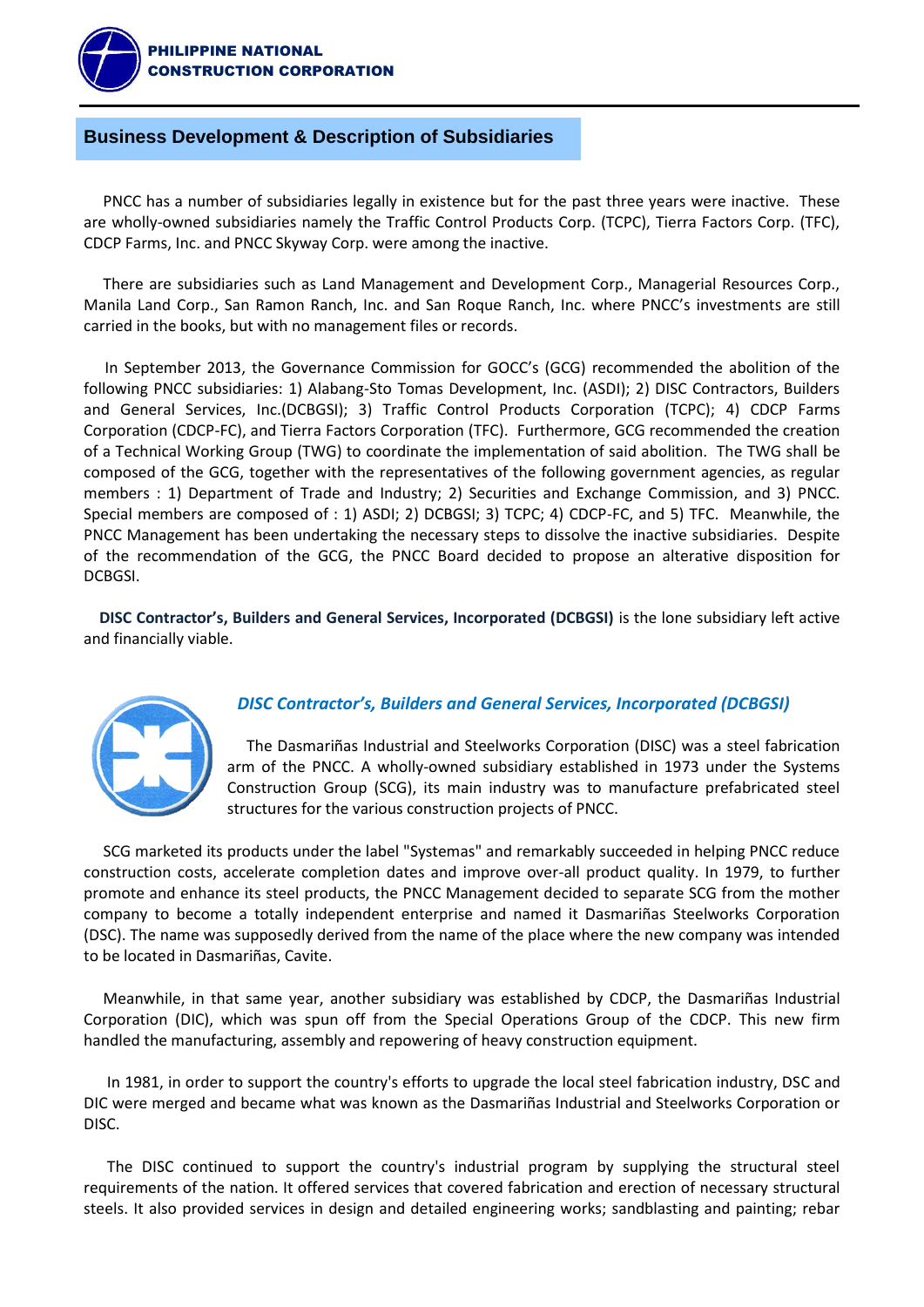

works as well as in dismantling and demolition of existing facilities, equipment leasing; as well as construction materials testing.

 In the first quarter of 2006, the Securities and Exchange Commission has issued a certificate approving the quasi-reorganization of the company, with corporate acts involving the increase of capitalization where PNCC converted its receivables into equity, and changed the name of the corporation to DISC Contractor's, Builders and General Services, Incorporated (DCBGSI).

 On April 30, 2011, the Corporation closed its operations in Iligan City due to the recurring overhead expenses without compensatory revenues. To mitigate the growing deficit, the Corporation's workforce was reduced.

 The Corporation now holds office at the PNCC Compound, Km. 15 East Service Road, Bicutan, Parañaque City.

DCBGSI offers the following services :

- **General Engineering** which includes Civil and Architectural, Road and Bridges, Site Development, Infrastructure Works, Water Supply and Drainage, Pile Driving;
- **Structural Steel Fabrication and Erection Works** comprises Structural Steel Frames & Structural Components, Ducts, Penstocks & Piping Works, Sheet Metal Fabrication and Finishes, Demolition and Dismantling, Sandblasting and Painting, Heat Exchanges, Atmospheric and Pressure Vessels Tower, Tanks and Silos;
- **Materials Testing & Quality Control** for Soils and Soil Aggregate, California Bearing Ratio, Grading, Liquid / Plastic Limit, Field Density, Coarse and Fine Aggregates, Grading, Specific Gravity, Unit Weight, Abrasion, Field Density, Asphalt, Extraction/Grading, Marshall Stability & Flow, Specific Gravity, Field Density Determination, Concrete, Compressive/flexure strength, Reinforcing Steel Bars (all sizes), Tensile strength and Bending
- **General Services** consists of Janitorial, Towing, Greening and Grass Cutting, Landscaping Services, Patrol Services and Job Contracting
- **Heavy Equipment Leasing** for cranes, backhoes, graders, concrete power, etc.

 The DCBGSI's client roster includes Philippine National Construction Corporation, Skyway Operations and Maintenance Corp. (SOMCO), Philippine Phosphate Fertilizers, Inc., Global Steelworks (NSC), various equipment lessees and materials testing clients. Its competitors are TAISEI Philippines, Roblette Corporation, TACOPHILE Engineering, Metaphil, Meiscor, Grand Span, Stonerich Builders.

 Steel materials suppliers of the company includes Remington Industrial, Topmark Steel Corporation, P.I. Hardware & Milling Supply, Rapid Forming Corporation, Jowood Industries and Regan Industrial Supply.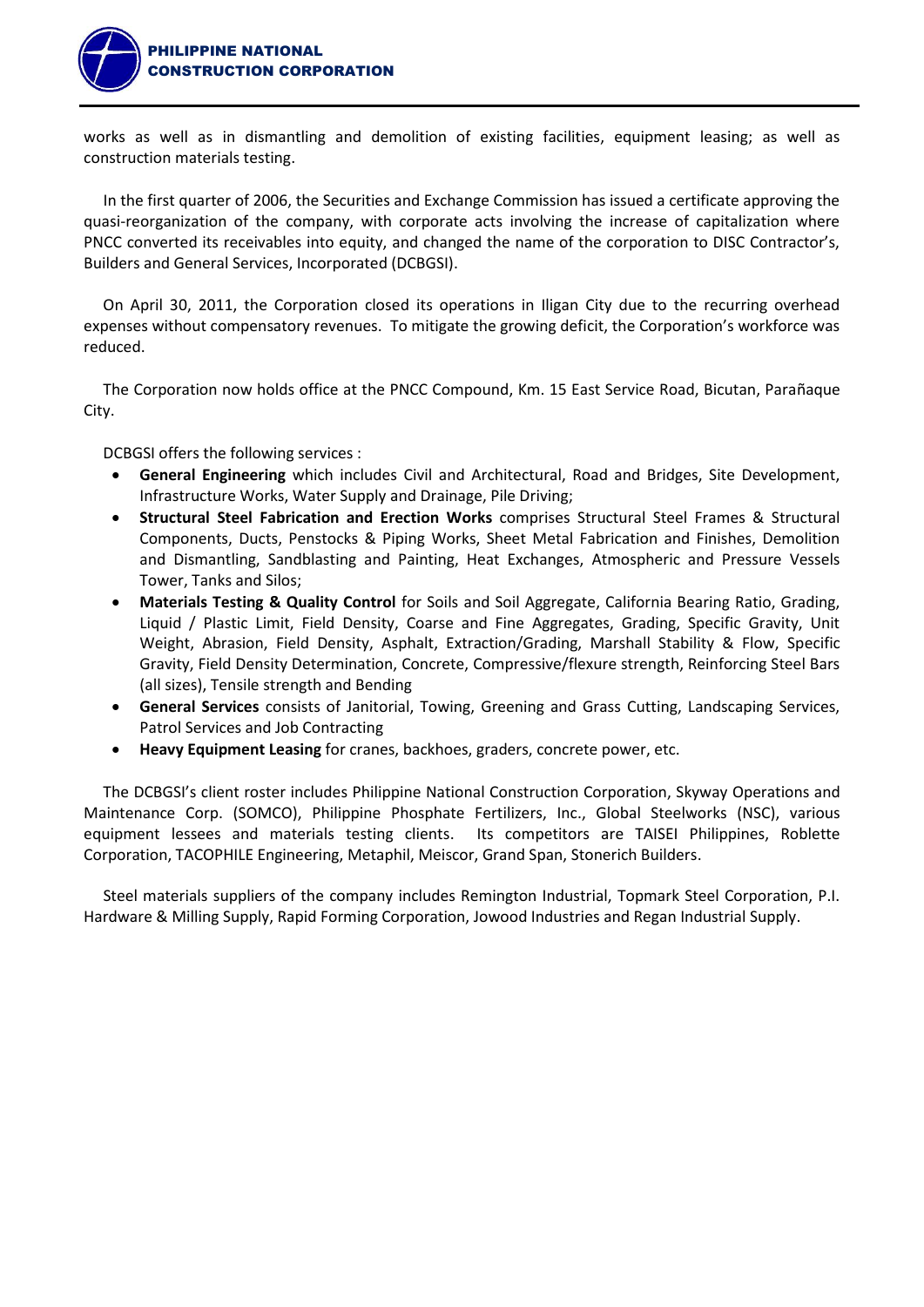

**Organizational Setup of DCBGSI for 2014** is as follows:



#### **2014 TABLE OF ORGANIZATION**

### **Financial Highlights**

 DCBGSI's gross revenue experienced a marked decrease of 13% in 2012, 19% in 2013 and increase of 1.63% in 2014. The decrease in gross revenue was largely attributed to the completion in 2012 of some awarded projects in Philphos and the adverse effect of typhoon Yolanda also in Philphos operations.

 Among the major projects undertaken and expanded during these previous three (3) years were: (1) PhilPhos Structural Steel Rehabilitation Projects, (2) supply of manpower for the Skyway O&M and for PNCC, and (3) various equipment rental projects in Luzon.

 During these years, cost to revenue ratios were posted at 73% in 2012, 76% in 2013 and 77% in 2014, as a result of improvements in labor productivity and instituting standards for monitoring raw material prices relative to total budgeted amounts. Also, the hiring of local labor for the Philpos Project, was promoted to reduce the overall cost of employee benefits, compared to hiring from Iligan or Luzon which would have cost DCBGSI more in employee costs.

Bottom line figures in the last three (3) years were posted at  $\triangle$  10.2 million net income in 2012,  $\triangle$  3.13 million net loss in 2013 and P .406 million net income in 2014. Net profit ratio were posted at 11% in 2012, (4.1%) in 2013 and 0.5% in 2014.

 DCBGSI has maintained its liquidity to acceptable and viable levels, maintaining a current ratio exceeding 3:1 yearly average from 2012 to 2014. DCBGSI has been able to sustain its operations largely from internal cash and more favorable supplier credit terms.